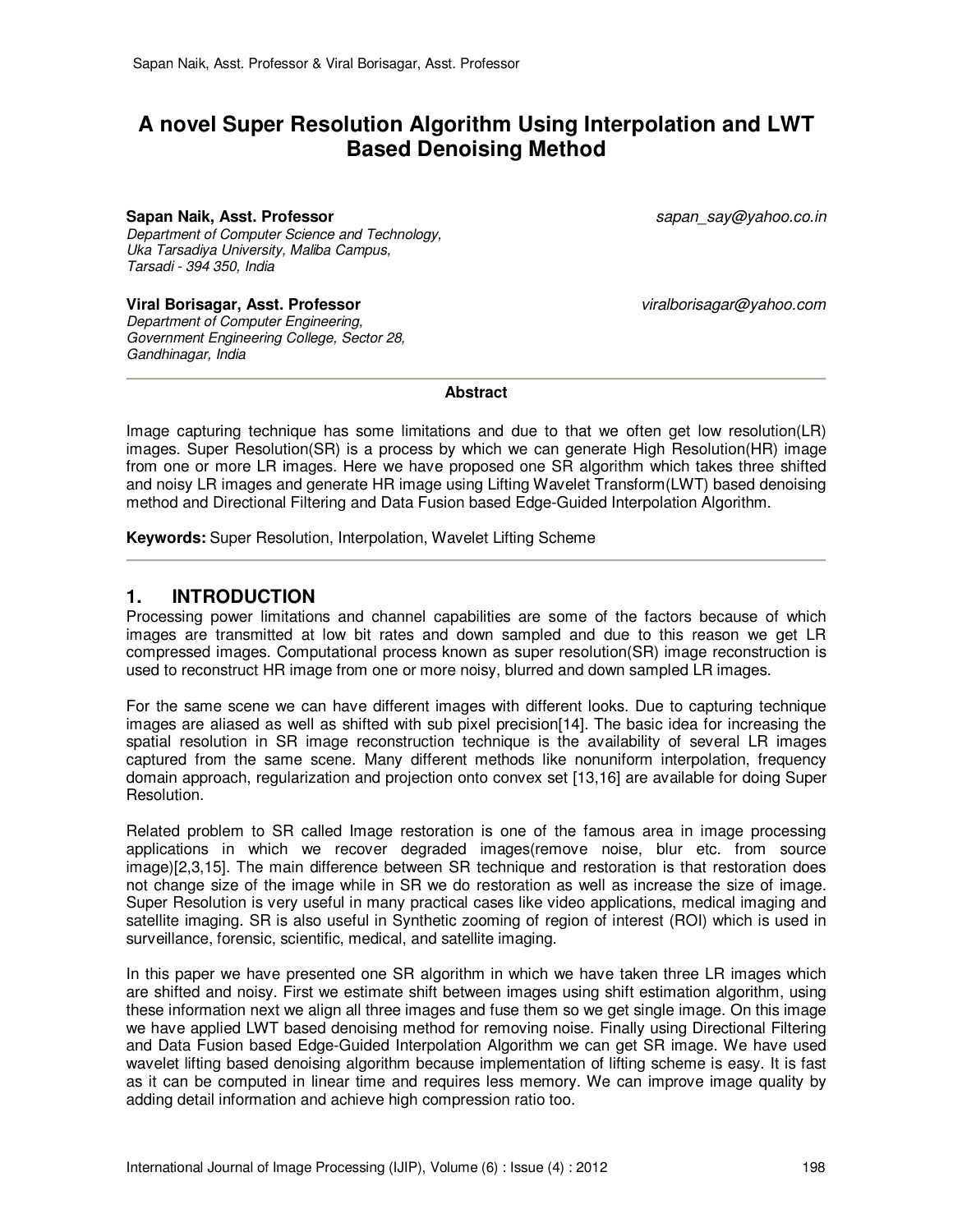Paper is organized as follows. In section II we have briefly described shift estimation and fusion method, Section III provides wavelet lifting scheme for HAAR wavelet and denoising algorithm based on HAAR LWT, in section IV we have presented interpolation algorithm. We have presented our proposed algorithm and experiment results in section V. Finally section VI contain conclusion.

# **2. SHIFT ESTIMATION AND FUSION METHOD**

Here we have considered RGB images. It is stored as [m,n,1:3] array of class double. Each color component contains floating-point values in the range of 0 to 1. Each row contains the red, green, and blue components of a single color. Array of RGB image can be of class uint16, uint8 or double. Pixel with color component (1,1,1) is displayed as white while (0,0,0) is displayed as black. The third dimension of the data array contains three color components for each pixel. As shown in figure, the red, green, and blue color components of the pixel (9,7) are stored in RGB(9,7,1),RGB(9,7,2), and RGB(9,7,3) respectively[5].



**FIGURE 1 :** RGB image[5]

### **2.1 Shift Estimation Method**

For doing super resolution, first we need to align LR images and for that we have to do image registration. We can align two or more images of the same scene using registration (Images are taken from different viewpoints or taken at different times)[4,8]. From available LR images, we consider one image as reference image (base image) to which we can compare other input images. Main goal of registration is to do alignment of input images with the reference image by applying a spatial transformation.

We have considered three shifted images so our first task is to estimate shift between these images in both x and y coordinates. For shift estimation (here we have not consider rotation in images), we have used A Frequency Domain Approach to Registration presented in [9] by Patrick Vandewalle. In Fourier domain, shift between images can be expressed as

$$
F_2(x) = e^{j2\prod x \text{ s}} F_1(x)
$$

So we need to find out ∆s only. Here we have briefly presented shift estimation algorithm.

Step 1 : Make input images circularly symmetric.

- Step 2 : Compute Fourier transform of all LR images.
- Step 3 : Consider one image as reference image.
- Step 4 : Compute phase difference between reference image and other images.
- Step 5 : For all frequencies, write linear equation with unknown slope Δs.

Step 6 : Find shift parameter ∆s.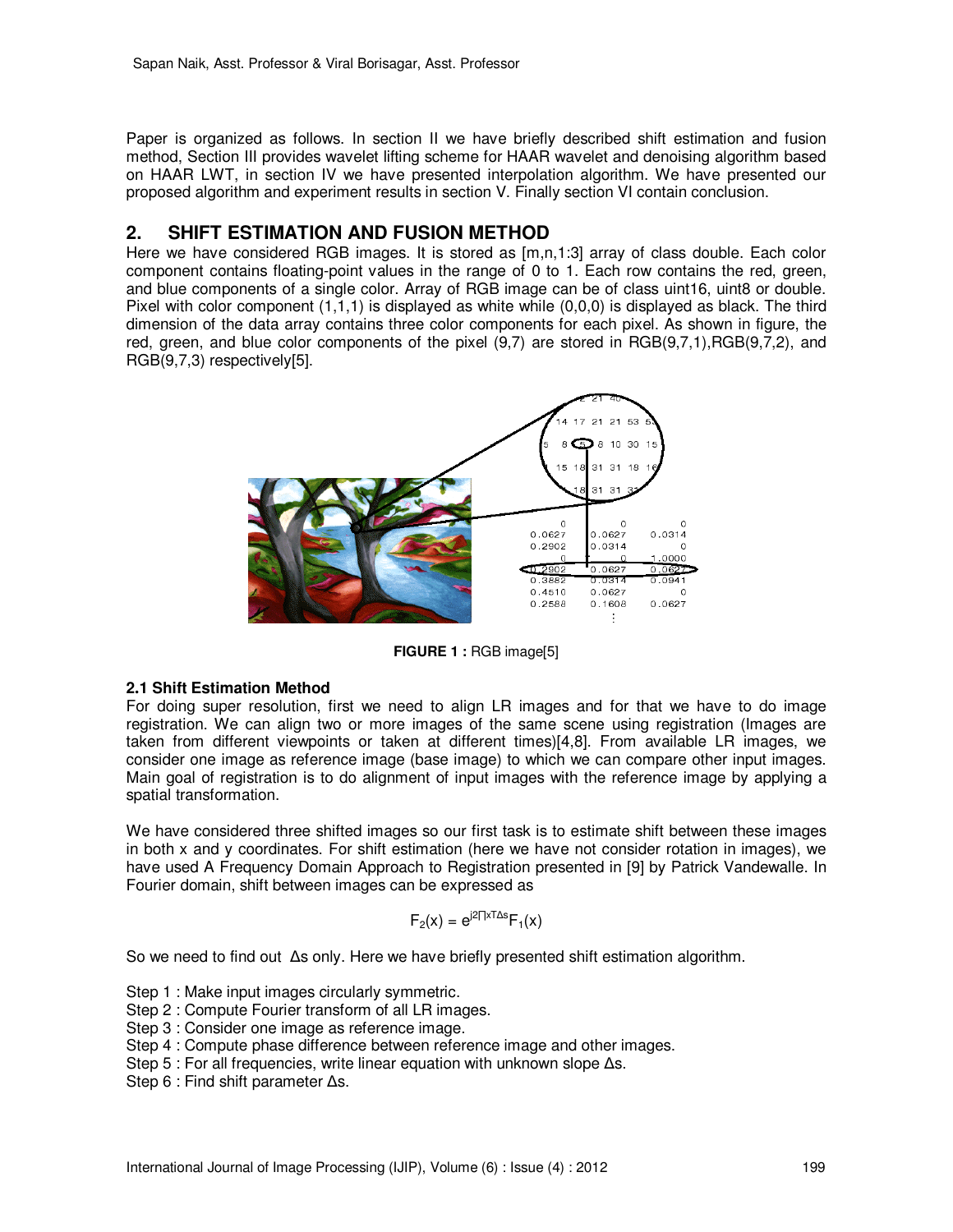### **2.2 Fusion Method**

For doing fusion of three images, we have consider each pixel of the images separately. We fetch R, G and B component of each pixel from all three images and fuse all R,G and B component separately. For example three images are i1, i2 and i3, then consider pixel (3,5) of all images. We find mean value of R component of i1(3,5),i2(3,5) and i3(3,5), Same way for G and B component. From all these three value we get single pixel (3,5) in fused image. Below we have shown the code for doing fusion of three images.

for  $i=1:m$ for  $j=1:n$  $R = [i1(i,j,1) i2(i,j,1) i3(i,j,1)]$ ;  $G = [i1(i,j,2) i2(i,j,2) i3(i,j,2)]$ ;  $B = [i1(i,j,3) i2(i,j,3) i3(i,j,3)]$ ;  $fused(i,j,1)= mean(R);$  $fused(i,j,2)=mean(G);$  $fused(i,j,3)= mean(B);$ end

end

we have used mean value for fusion as shown above(we can take median value also but it takes lot of time for computation) and we have taken care of shift between the images that we have found initially.

## **3. WAVELET LIFTING SCHEME**

Next we have to apply denoising method on fused image. For that we have used HAAR lifting wavelet Transform. For signal decomposition, we can use analysis filter bank which consist of low pass and high pass filters at each decomposition stage and split signal into two bands. The low pass filter fetch the coarse information(corresponds to an averaging operation) while high pass filter fetch detail information(corresponds to a differencing operation) of the signal. Finally the filtering operation's output is decimated by two[6,11].

For two-dimensional transform, the image is filtered along the x-dimension using low pass and high pass analysis filters and decimated by two. Then it is followed by filtering the sub-image along the ydimension and decimated by two. Finally, the image has been split into four bands denoted by LL, HL, LH, and HH, after one level of decomposition[12,17]. The LL band is again subject to the same procedure. This process of filtering the image is called pyramidal decomposition of image. This is depicted in Fig. 2. The reconstruction of the image can be carried out by reversing the above procedure and it is repeated until the image is fully reconstructed.

| LL        | LH | LH |
|-----------|----|----|
| HL        | HH |    |
| <b>HL</b> |    | HH |

**FIGURE 2 :** One level Decomposition of image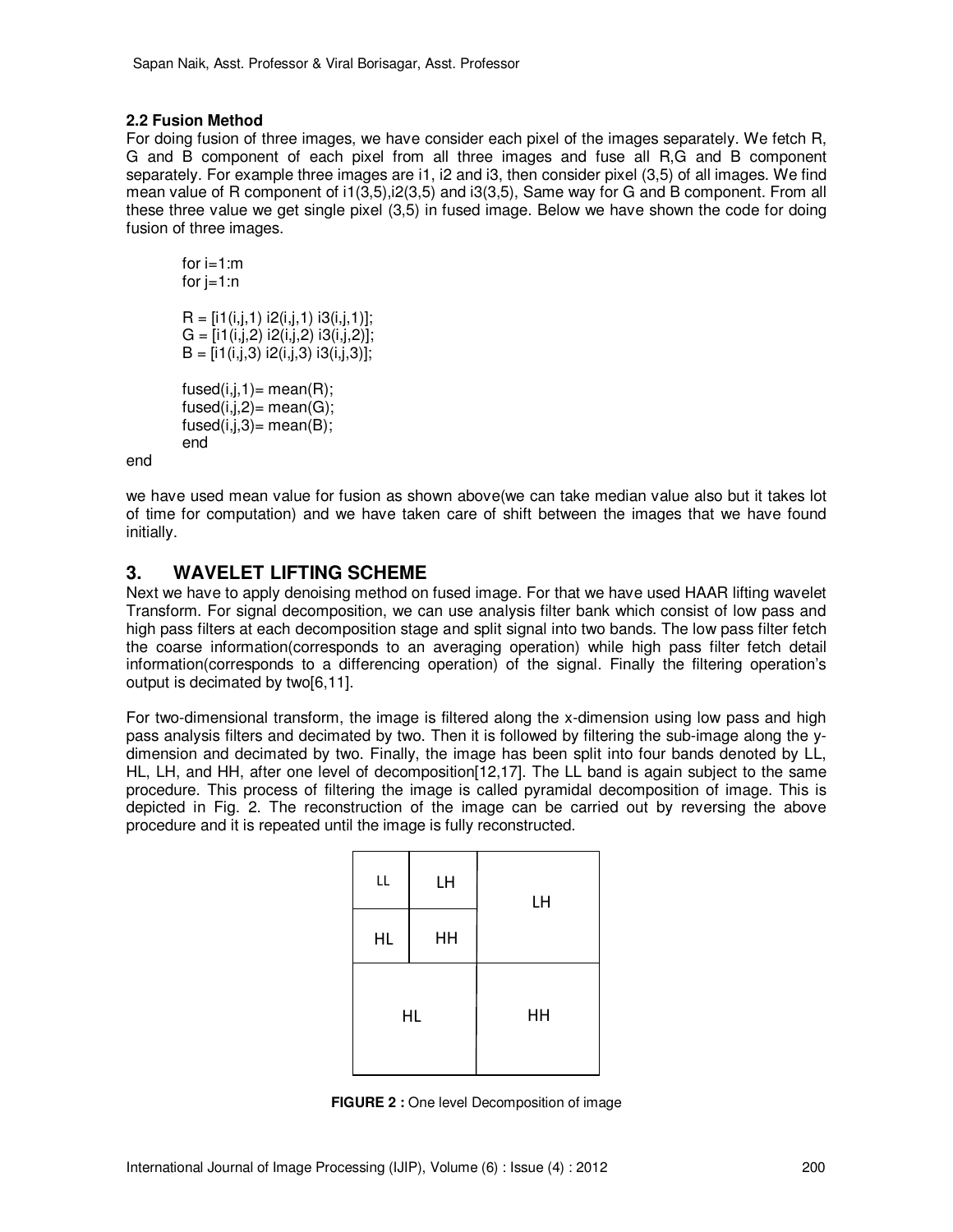#### **3.1 Lifting Scheme Haar Transform[1]**

The wavelet lifting scheme is a method for decomposing wavelet transforms into a set of stages. The forward lifting wavelet transforms has three steps, split step, predicate step and update step. Split step divides the data set into odd and even elements. The predict step uses a function that approximates the data set. The difference between the approximation and the actual data replaces the odd elements of the data set. The even elements are left unchanged and become the input for the next step in the transform. The update step replaces the even elements with an average. The simplest version of a forward wavelet transform expressed in the lifting scheme is shown in figure 3.



**FIGURE 3 : Forward wavelet lifting Scheme[18]** 

In HAAR forward wavelet lifting Scheme, odd elements are equal to even elements in prediction step. The odd element are replaced by the difference of predicted value and actual value of odd element. For iteration  $y$  and element x, the new odd element,  $y+1$ , x would be

odd 
$$
y+1
$$
,  $x =$  odd  $y$ ,  $x -$  even  $y$ ,  $x$ 

Even elements are replaced by average of even/odd pair in update step.

even y+1,x = (even y,x + odd x,y ) / 2

Value of oddy,x element has been changed by the difference between this element and its even predecessor.

odd y,x = even y,x + odd y+1,x

We get average by substituting above,

even y+1,x = (even y,x + even y,x + odd y+1,x ) / 2 even y+1,x = even y,x + (odd y+1,x / 2)

As in shown in below figure, for the next recursive step averages become the input.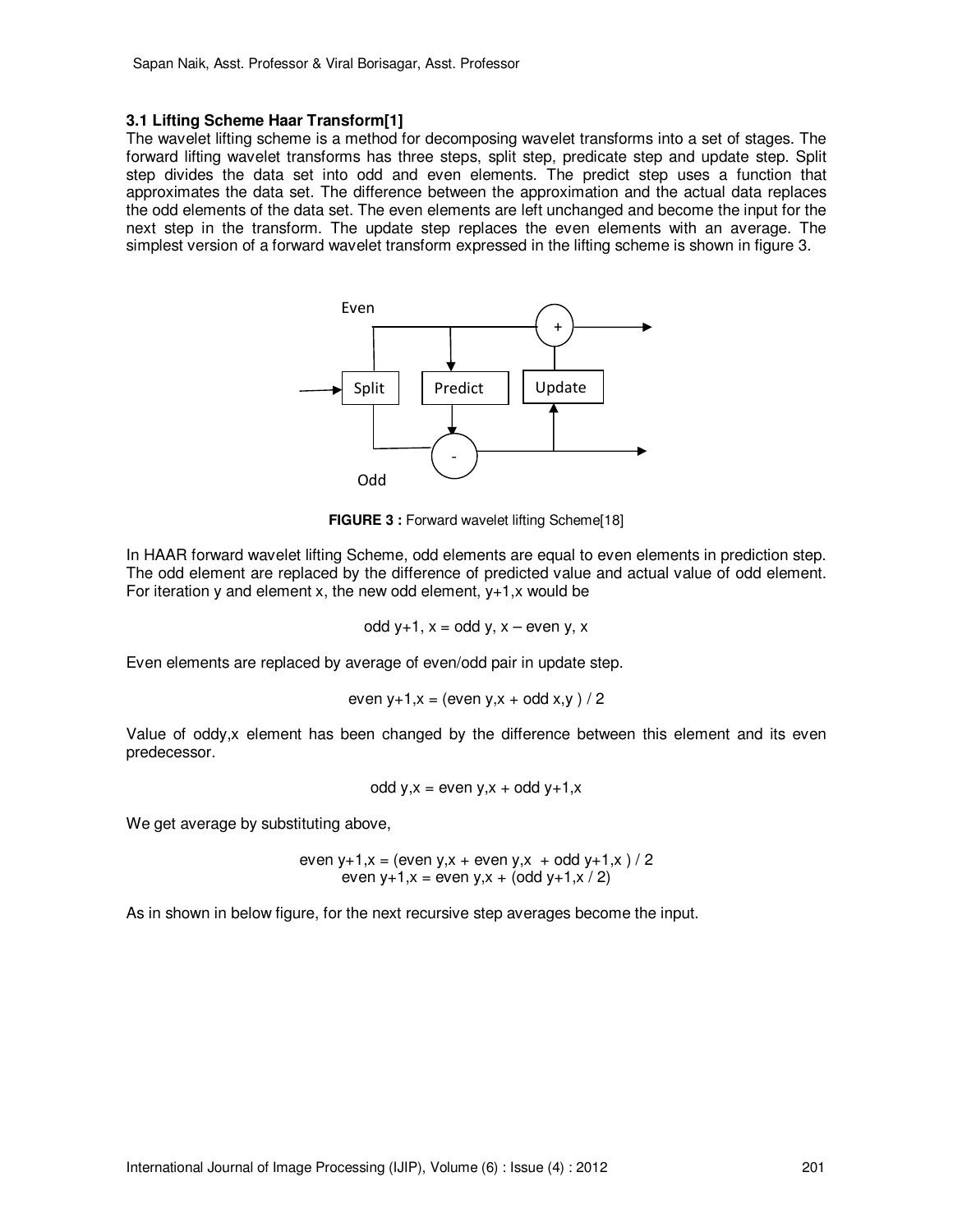

**FIGURE 4 :** Two steps in Forward wavelet lifting scheme[18]

Good thing in lifting scheme is that, inverse lifting is same as forward lifting. In HAAR wavelet lifting schemes what we have to do is, replace addition with substitution and visa versa and replace split step with merge step.



**FIGURE 5 : Inverse lifting scheme [18]** 

#### **3.2 Denoising Using Lifting Wavelet Transform (LWT)**

Denoising techniques are necessary to remove additive noise at the same time maintain the important details of the image. LWT based denoising method gives good result as wavelet transform contain large coefficients of image which represent detail of image at different resolution. Two methods are available for denoising. i)Hard Thresolding ii) Soft Thresolding[1].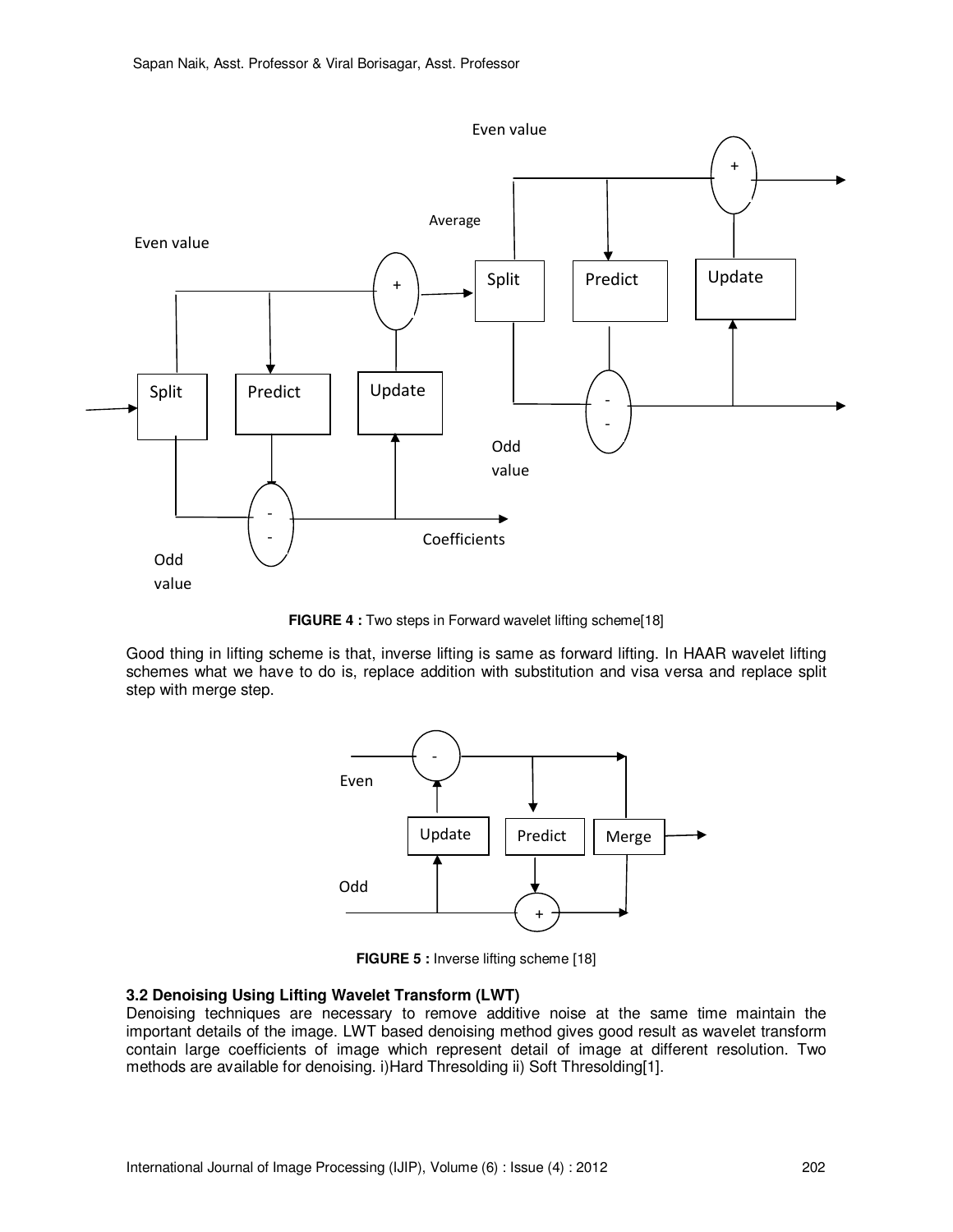HARD THRESHOLDING :  $I(P,T) = P$  if  $|P| > T$  and  $I(P,T) = 0$  if  $|P| < T$ SOFT THRESHOLDING :  $I(P,T) = sign(P) * max(0, |P| - T)$ 

Where T is the threshold level, P is the input subband and D is the denoised band.

In LWT image is decomposed into four bands(LL,LH,HL,HH). For our denoising algorithm we only consider LH,HL and HH subbands because LL subband contains main information about the image while main noise is present in other three subbands. we have used the Median Absolute Deviation (MAD) to calculate noise level.

 $\sigma$  = median  $|Si,j|$  /0.6745 where  $Si,j$  = LH, HL, HH

Threshold value is calculated by

$$
T = \sigma - (|Harmonic Mean - Geometric Mean|)
$$
  
Where Harmonic Mean = 
$$
M2 / \sum_{i=1}^{M} \sum_{j=1}^{M} 1/g(i, j)
$$
  
And Geometric Mean = 
$$
\left[ \prod_{i=1}^{M} \prod_{j=1}^{M} g(i, j) \right]_{(1/M2)}
$$

So the procedure is, from LH subband calculate noise level( $\sigma$ ) than find threshold value(T) for that subband and finally apply soft thresolding method to get denoise LH subband. Apply same procedure for HL and HH subband.

### **4. INTERPOLATION ALGORITHM**

In interpolation method main issue is to find out information of missing pixels from neighboring pixels as shown in figure.



**FIGURE 6 : Interpolation Image Structure** 

Interpolation method for HR image reconstruction suffers from aliasing problem if signal of LR image is down sampled and exceeds Nyquist sampling limit. In spatial locations our human visual system is very sensitive to the edges in image so it is important to suppress interpolation artifacts at the same time maintaining the sharpness and geometry of edges.

For interpolation process edge direction is very important and that's why we have use An Edge-Guided Image Interpolation Algorithm via Directional Filtering and Data Fusion presented in [7]. We can use wavelet based Interpolation method presented in [10] also to do super resolution. For edge information they have partition pixels into two directional and orthogonal subsets. Directional interpolation is made for each Subset and two interpolated values are fused. Algorithm presented in [7] work for gray scale images only so we have done some modification so that it will work for RGB images. As shown below, We have stored each R,G and B components of one image into three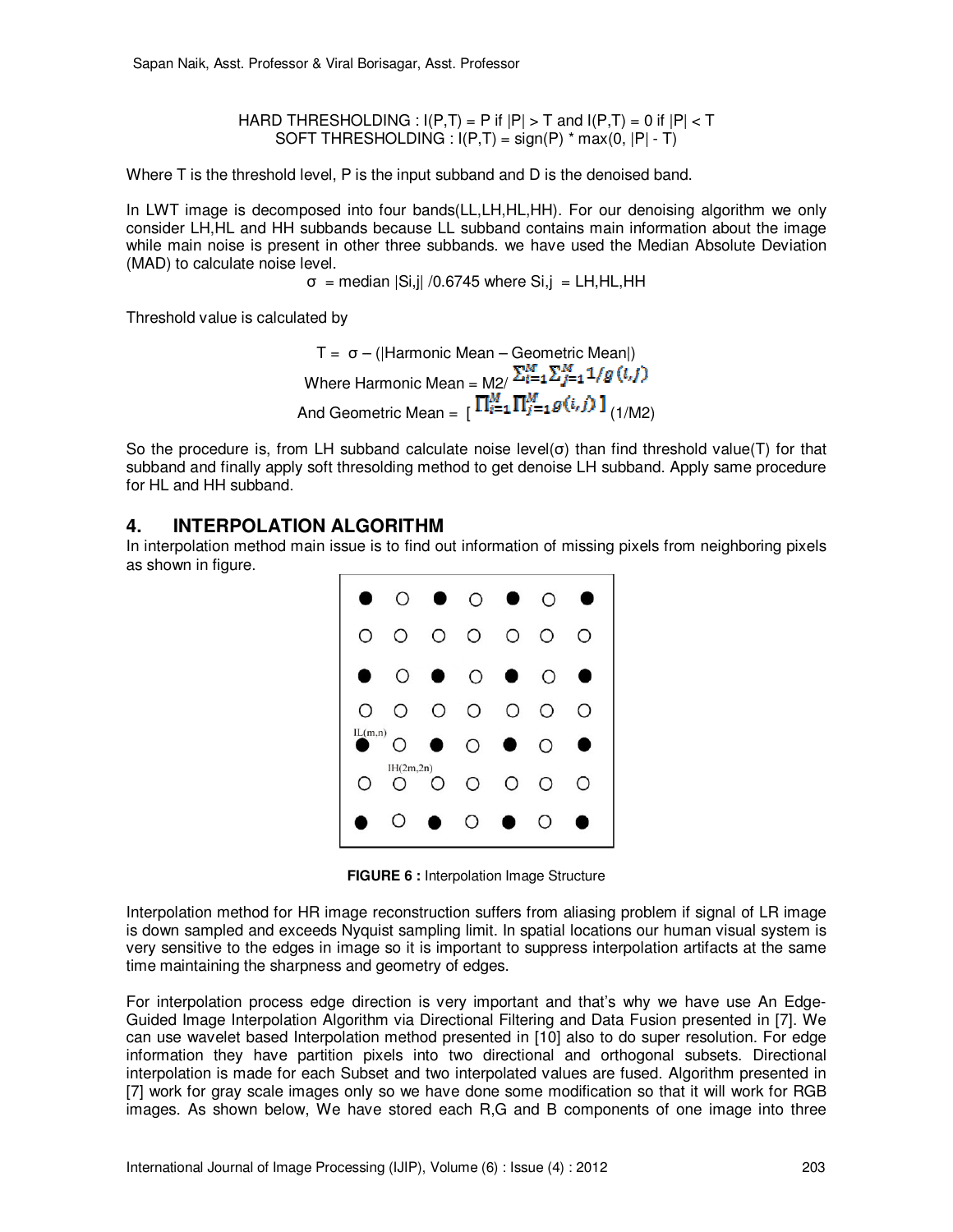different images of two dimension (same as gray scale image) and give that as a input to original algorithm. Finally we have merged all three output arrays into single RGB image.

```
for i=1:mfor i=1:nR(i,j)=Input(i,j,1);G(i,j)=Input(i,j,2);B(i,j)=Input(i,j,3);
end 
end 
for i=1: (2<sup>*</sup>m)for i=1: (2<sup>*</sup>n)RGB(i,j,1)=Output(i,j);end 
end % same way RGB(i,j,2)and RGB(i,j,3)is achieved
```
# **5. PROPOSED SUPER RESOLUTION ALGORITHM**

Here we have presented our proposed algorithm.

- 1. Take three shifted, low resolution and noisy images.
- 2. Apply shift estimation algorithm as explained above and find shift in x and y coordinates and align all three images.
- 3. Apply Gaussian filter to remove some noise.
- 4. Fused all three images using the fusion method explained and get a single image.
- 5. Apply HAAR Wavelet Lifting Scheme on this single image(we will get four subbands LL,LH,HL and HH).
- 6. Apply LWT based denoising method on LH,HL and HH subbands.
- 7. Apply inverse lifting scheme to recover image with less noise.
- 8. Get super resolution image by applying interpolation method explained in above section.

For experiment, we have generated three shifted, low resolution and noisy images from single HR image. We have performed experiment on the computer with configuration of Intel i3 processor, 4GB RAM and 512MB NVidia graphics card. For performance evaluation of algorithm, we have considered PNSR ratio and visual quality as parameter. The PSNR is defined as: PSNR =  $20 \cdot \log 10(MAX i /$ √MSE). We have shown single input image instead of three as other input images are same except little shift in x and y coordinates.

## **6. CONCLUSION**

SR image reconstruction is very important in many practical applications. We have taken LWT base denoising method as lifting schemes are easy to implement, fast ,require less memory and inverse lifting has same complexity as forward lifting. Interpolation method that we have taken is also gives good result as it works on edges as well. In our future studies, we would like to make this algorithm faster for practical use and want to use different lifting scheme and interpolation methods.

## **7. REFERENCES**

- [1] A.Jensen, A.la Courharbo, " Ripples in Mathematics : The Discrete Wavelet Transform", springer,2001.
- [2] Ashwini M. Deshpande, Suprava Patnaik, Comparative Study and Qualitative-Quantitative Investigations of Several Motion Deblurring Algorithms,2nd International Conference and workshop on Emerging Trends in Technology (ICWET) 2011,(IJCA),pg 27-34.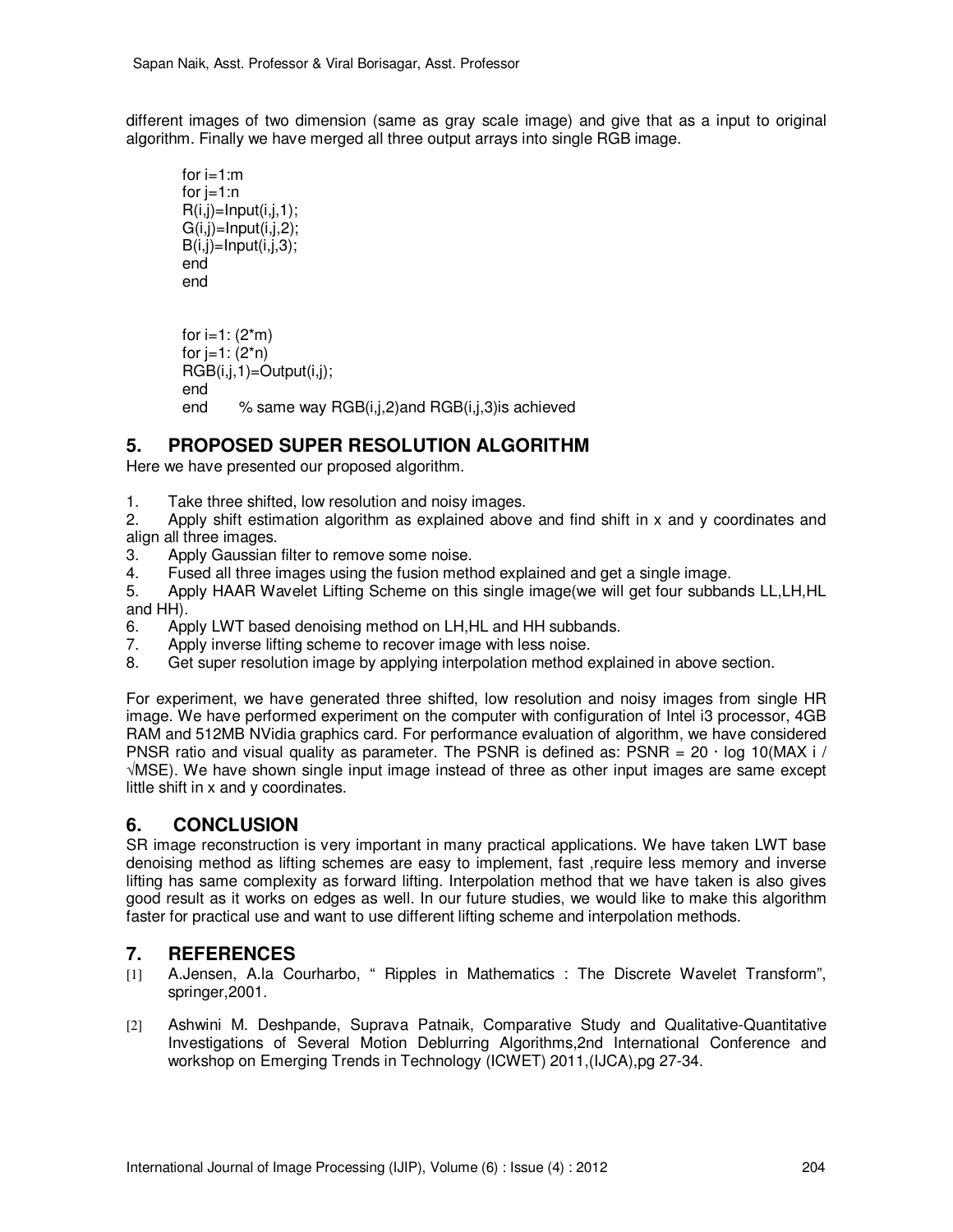- [3] Ayers G. R., and Dainty J. C. Iterative blind deconvolution methods and its applications. Optics Letter, vol. 13, no. 7, July 1988.
- [4] E.D. Castro, C. Morandi, "Registration of translated and rotated images using finite Fourier transform" , IEEE Transactions on Pattern Analysis and Machine Intelligence 700–703,1987.
- [5] Image Types :: Displaying Bit-Mapped Images : (MATLAB®),http://www.mathworks.in/help/techdoc/creating\_plots/f2-10709.html
- [6] James S. Walker, "Wavelet-based Image Compression" , Sub-chapter of CRC Press book: Transforms and Data Compression.
- [7] Lei Zhang, Xiaolin Wu, "An Edge-Guided Image Interpolation Algorithm via Directional Filtering and Data Fusion", IEEE TRANSACTIONS ON IMAGE PROCESSING, VOL. 15, NO. 8, AUGUST 2006.
- [8] Patrick Vandewalle, Luciano Sbaiz, Sabine SÄusstrunk, Martin Vetterli," Registration of aliased images for super-resolution imaging",
- [9] Patrick Vandewalle, Sabine Susstrunk,Martin Vetterli," A Frequency Domain Approach to Registration of Aliased Images with Application to Super-resolution", Hindawi Publishing Corporation,EURASIP Journal on Applied Signal Processing,Volume 2006, Article ID 71459, Pages 1-14.
- [10] Ping-Sing Tsai, Tinku Acharya," Image Up-Sampling Using Discrete Wavelet Transform", 9th JCIS 2006, 8 to 11 October 2006.
- [11] R.Sudhakar, Ms R Karthiga, S.Jayaraman, "Image Compression using Coding of Wavelet Coefficients – A Survey", ICGST-GVIP Journal, Volume (5), Issue (6), June 2005, pp.25-38.
- [12] Rohit Arora, Madan lal Sharma, Nidhika Birla, "An Algorithm for Image Compression Using 2D Wavelet Transform" , International Journal of Engineering Science and Technology (IJEST) ISSN : 0975-5462 Vol. 3 No. 4 Apr 2011 pp. 2758 – 2764.
- [13] S. C. Park, M. K. Park, and M. G. Kang, "Super-resolution image reconstruction: A technical review," IEEE Signal Processing Mag., vol. 20, pp. 21–36, May 2003.
- [14] S. Chaudhuri, Ed., Super-Resolution Imaging. Norwell, MA: Kluwer, 2001.
- [15] S.P. Kim, N.K. Bose, and H.M. Valenzuela, "Recursive reconstruction of high resolution image from noisy undersampled multiframes," IEEE Trans. Acoust., Speech, Signal Processing, vol. 38, pp. 1013-1027, June 1990.
- [16] Sina Jahanbin, Richard Naething, "Super-resolution Image Reconstuction Performance", May 16, 2005
- [17] Vinay U. Kale, Nikkoo N. Khalsa, "Performance Evaluation of Various Wavelets for Image Compression of Natural and Artificial Images" ,International Journal of Computer Science & Communication, Vol. 1, No. 1, January-June 2010, pp. 179-184.
- [18] www.bearcave.com/misl/misl\_tech/wavelets/lifting/basiclift.html